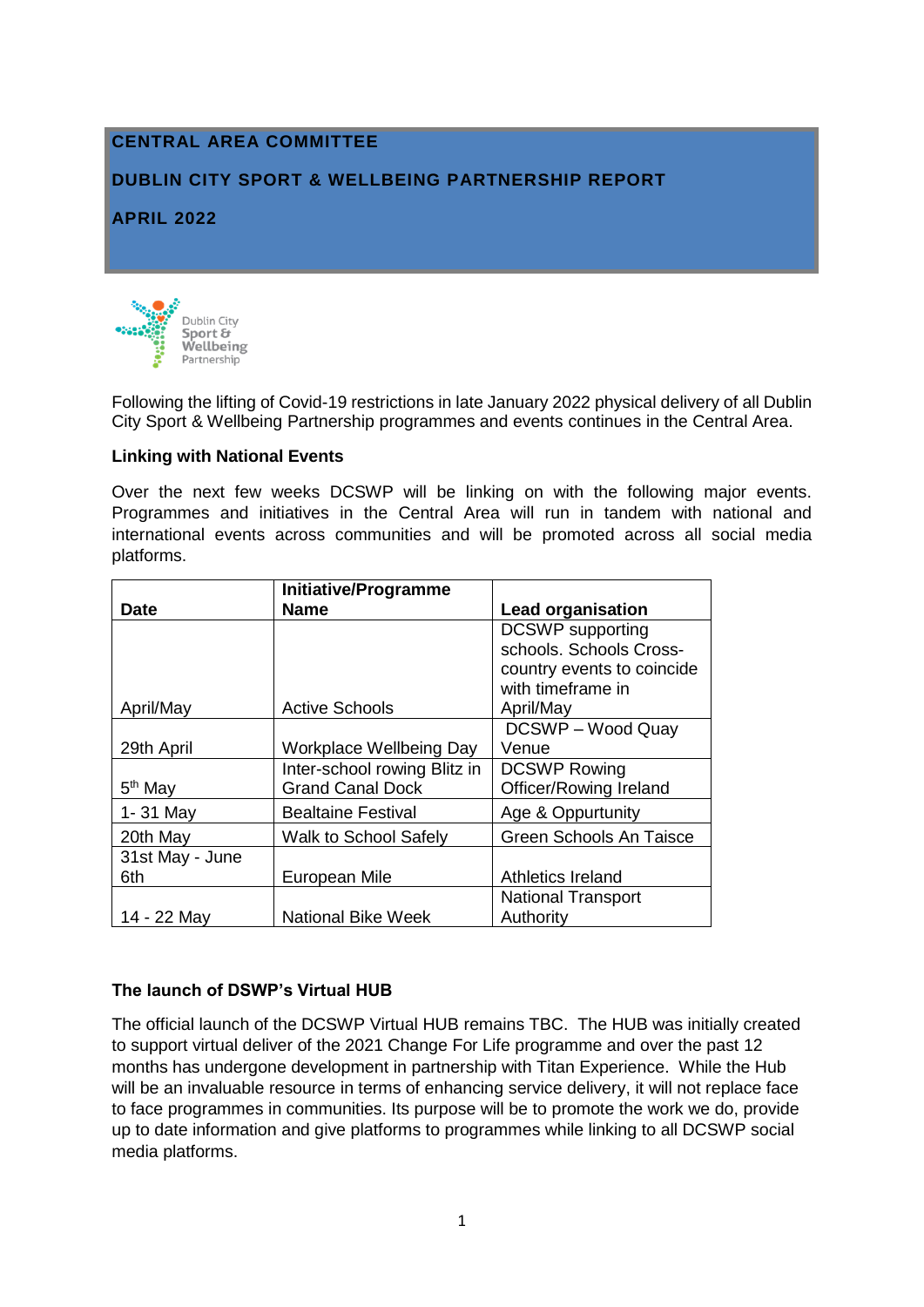Details on all programmes can be found by contacting officers/DCSWP admin staff on the contact details outlined at the end of the report or online at:

- > Twitter: @dccsportsrec
- Facebook: DublinCitySportandWellbeing
- > Instagram: @dublincitysportandwellbeing
- Dublin City Sport & Wellbeing Partnership Virtual Hub: [dcwsphub.ie](http://www.dcswphub.ie/) ( official launch TBC).
- Email: [sports@dublincity.ie](file://///dccdata/cande/Shared/EandC/Sport%20&%20Wellbeing%20Partnership/Communications/Area%20Committee%20Reports/Reporting%202022/South%20East%20Area/sports@dublincity.ie)

## **Return to Sport and Physical Activity Grant 2022**

Sports clubs and community groups operating within the administrative area of Dublin City Council have been invited to apply for financial assistance to cover costs associated with a full return to sport and physical activity after the lifting of restrictions. The grant is funded by Sport Ireland and administered by the Dublin City Sport & Wellbeing Partnership.

The grant was advertised on Tuesday 1<sup>st</sup> March and the closing date for applications was Monday 21<sup>st</sup> March.

 $\geq$  95 applications were received from local clubs in total for 2022

Grant information and advice can be found on the DCSWP page on the main DCC website:

<https://www.dublincity.ie/residential/sports-and-leisure/dublin-city-sport-wellbeing-partnership>

### **NOTE: The Sport For Young People Club Small Grant Scheme will be advertised in the coming weeks.**

### **Orienteering**

The DCSWP orienteering sub group is currently in talks with the Irish Orienteering Association in relation to facilitating a ready to go training day for DCSWP officers to maximise delivery of this initiative across communities including the Central area.

## **Central Area April Programme Highlights**

### **Change For Life / Underactive Communities**

The following Change For (CFL) programmes continue in April in the Central area over the next period:

| Programme: | <b>Activity:</b> | <b>Target Group:</b> | Day/Time:      | Location:   |
|------------|------------------|----------------------|----------------|-------------|
| <b>CFL</b> | Multi-Sport      | 18-60                | Tuesday 6-7pm  | Aughrim ST  |
|            |                  | years(mixed)         |                |             |
| <b>CFL</b> | Multi-Sport      | 18-60                | Friday 10-11am | Aughrim St. |
|            |                  | years(mixed)         |                |             |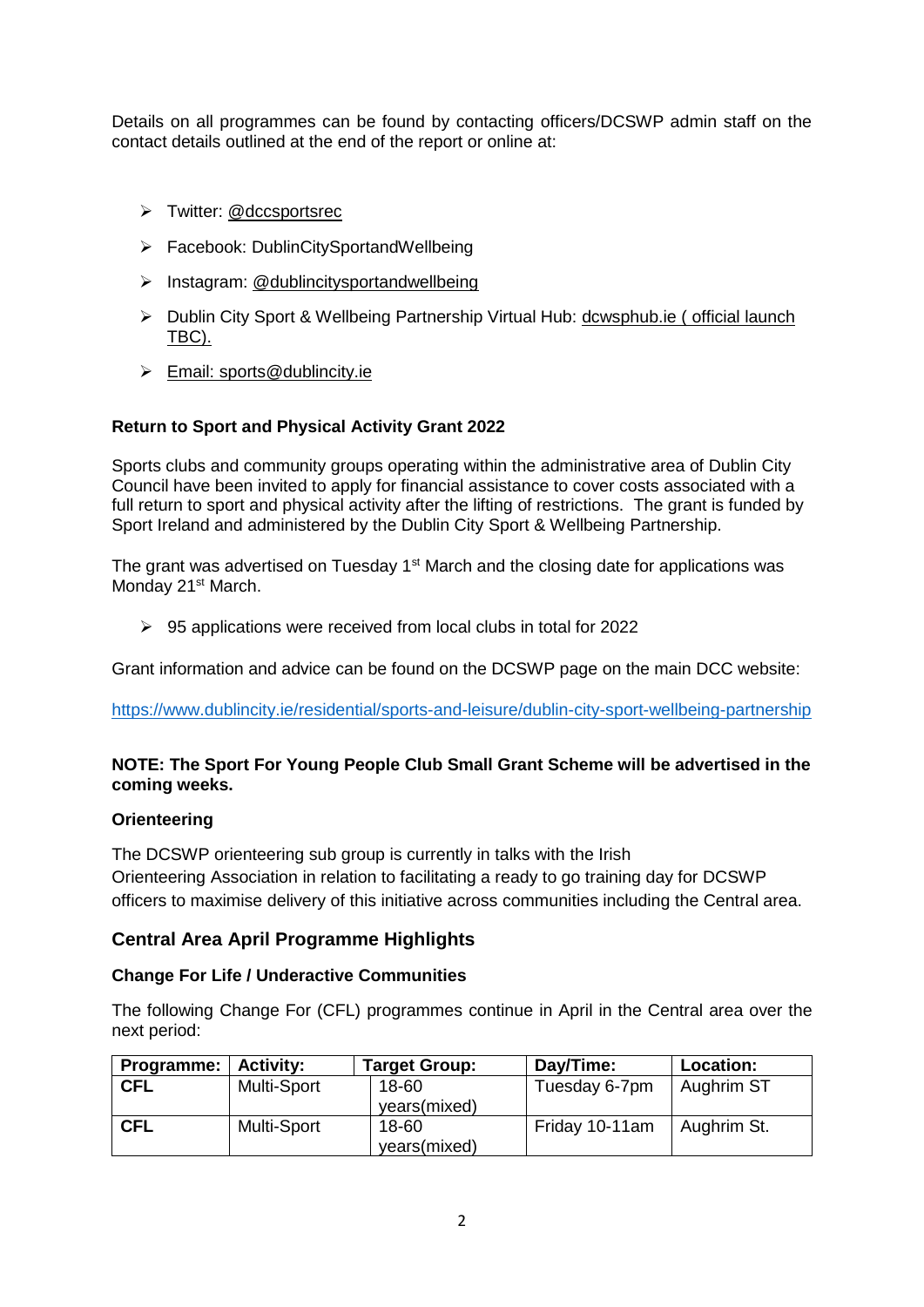| <b>CFL</b> | Yoga & Pilates             | $55+$ (mixed)    | Thursday 10-<br>11am   | Aughrim St                                  |
|------------|----------------------------|------------------|------------------------|---------------------------------------------|
| <b>CFL</b> | Couch to<br>Parkrun        | 18+years (mixed) | Wed 10-11am            | <b>Griffith Park</b>                        |
| <b>CFL</b> | Strength &<br>Conditioning | 18+years (mixed) | Friday 10-11am         | <b>Griffith Park</b>                        |
| <b>CFL</b> | Yoga                       | 18+years (mixed) | Monday 11.30-<br>12.30 | Our Lady<br><b>Delours Parish</b><br>Centre |

### **Forever Fit - Older Adults (Age 55+ years)**

- $\triangleright$  The Forever Fit/Move For Health mobility and fitness programmes is a Mobility & Fitness Class aimed underactive older adults age 55+ years (mixed). The programme is delivered every Thursday from 10am in Ballybough Youth & Fitness Centre.
- $\triangleright$  The Activator Poles Programmes is 50 minute walking programmes incorporating activator poles. The programme continues every Tuesday morning from 11am -12 noon in John Paul Park Cabra.
- The Go For Life Golden Wonder programme continues every Monday from 1-2pm in Cabra Parkside
- $\triangleright$  Dunard Court Men's programme which combines cycling, walking and rowing. Continues every Thursday from 10am – 12 noon.

### **GAGA/Women In Sport**

The Women in Sport 12 -week couch to 3, 5 and 10k run, jog or walk programme launched during the Women in Sport Week in March and continues over the next period. The programme offers free training in local parks to participants and free entry to the VHI Women's mini marathon in June on conclusion of the programme. Programmes are delivered in partnership with the NEIC and local services.

 $\triangleright$  In the Central area the training programme is delivered every Tuesday from 10am in Ierne Sports Club , every Thursday from 10am in Ballybough Youth Community every Wednesday from 5pm as part of the St. Laurence O Toole Walk To Jog group programme.

### **Sport Inclusion (Champions) – People with Physical, Intellectual and Sensory Disabilities**

The Champions multi-sport and fitness programmes is delivered in partnership with Work Options and the HSE. The programme is aimed at adults age 18+ years and is delivered every Friday in Aughrim St. Centre from 11am.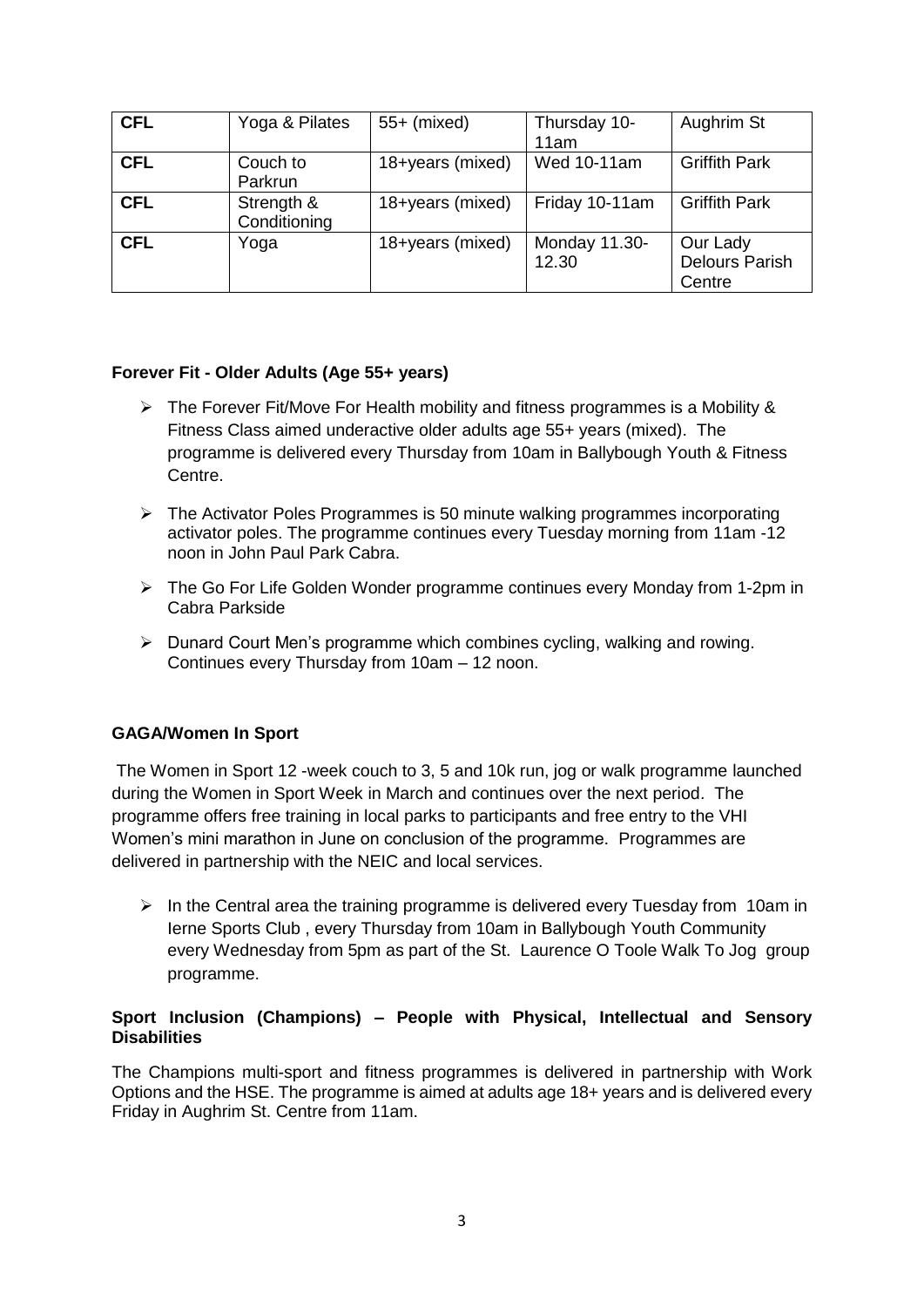### **Underactive Adults**

- $\triangleright$  DCS&WP Hill and Trail Walking programme is aimed at adults age 40 + Years. The aim of the programme is to facilitate local walking groups and create pathways for healthier communities in the long-term. The walks are also beneficial from a social and mental health perspective. The programme is delivered in partnership with Ballyfermot Adventure centre and take place every Tuesday in the Dublin and Wicklow Mountains.
- $\triangleright$  The Yoga for beginners programme is aimed at adults age 18+years continues every Friday from 10 am over the next period in in Ballybough Youth & Fitness Centre.

### **Youth At Risk (Young people age 10-21 years)**

Youth at risk programmes aim provide viable outlets for young people to take part in and enjoy sport and physical activity on an ongoing basis thereby mitigating ant-social activity/behaviour. Programmes are delivered in partnership with various partners including local Youth Services and An Garda Síochána

- $\triangleright$  The Football drop-in/Recovery through Sport programme is delivered in partnership with the Chrysalis Drug Task Force Agency. The initiative is aimed at males age 18- 30 years and continues during March every Friday in Grangegorman College.
- $\triangleright$  The Just Ask sport drop-in programme is an after-school ongoing multi-sport initiative aimed at young people age 10-15 years (mixed) from the Dublin 7 area. The programme is delivered in partnership with D7 Just Ask Youth Services and takes place every Wednesday and Thursday from 3-4pm in the Greek St. Astro pitches.
- Evening Football leagues aimed at males age 13-16 years are due to resume in April in partnership with Central Area FAI Co-funded officers.

#### **Health Promotion Update (Citywide)**

The DCSWP Health Promotion Officer continue to deliver and facilitate the following programmes on a citywide basis in partnership with the HSE:

- $\triangleright$  The Digital Equalities Project which is a virtual pulmonary rehab exercise classes & living well programme ( referral only through HSE).
- $\triangleright$  The 'We can Quit' is a HSE Holistic programme aimed at adults to assist them in giving up smoking . DCSWP provide the physical activity & exercise part of the programme to support participants on their journey.

#### **Central Area Co-Funded Programmes**

#### **Athletics in the Community**

DCSWP Athletics Officers continue to assist DCSWP in the planning and delivery of the primary school's cross-country event 2022. The events will take place on the following dates and locations and participants will include those from the Central Area:

- $\triangleright$  Wednesday 4<sup>th</sup> May Sundrive Park, Crumlin
- $\triangleright$  Wednesday 11<sup>th</sup> May Ringsend Park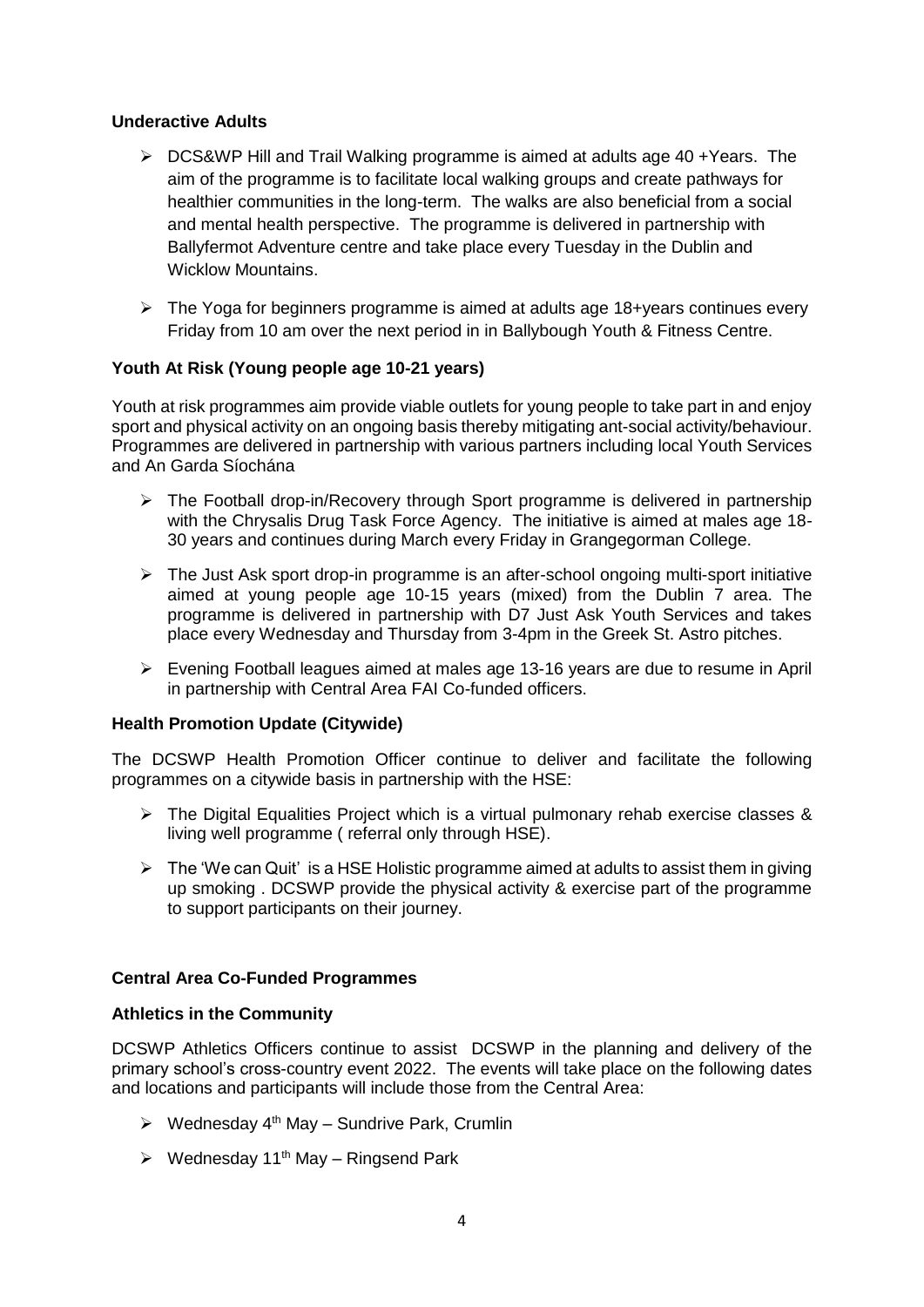### **Boxing in the Community**

The Central area Boxing Officer continues to engage with primary, secondary schools (Transition Year) and clubs in the area in relation to the IABA Startbox Bronze, Silver and Gold programme and the Olympic Education programme.

- $\triangleright$  In the Central Area the following schools/clubs are currently engaging with the Startbox programme:
- $\triangleright$  St Joseph's National School East Wall
- Central Model National Junior School
- Central Model National Senior School
- ▶ St Mary's National School, Dorset Street
- Drumcondra National School
- Laurence O'Toole's National (Girls) School
- $\triangleright$  Belvedere Youth Club
- **EXACTER Youth Club**

### **Cricket in the Community**

- $\triangleright$  Schoolyard cricket sessions in the Central area continue in St John Bosco's BNS, Cabra every Friday from 1-2pm (males age 5-13 years).
- $\triangleright$  Tape Ball Cricket is adaptation of the traditional game and in the Central area sessions take place every Sunday from 11am – 1pm aimed at all ages.

#### **Football in the Community**

FAI Development Officers continue to engage with Central Area schools through grassroots programmes, DCSWP Youth at Risk and Older Adult programmes (Walking football). Officers also support local clubs by proving various training supports in areas such as coaching, safeguarding and governance.

### **Rugby in the Community**

IRFU Rugby Development Officers continue to engage with schools in the Central area. Programmes include tag (non-contact) and contact programmes culminating in inter-school blitzes. Easter Camps will be delivered and Summer camps are in the planning stages.

#### **For full details of Co-funded programmes and/or a list of local schools currently being engaged with in the area please contact Dee O'Boyle, DCSWP at [dee.oboyle@dublincity.ie](mailto:dee.oboyle@dublincity.ie)**

### **Training for 2022:**

- $\triangleright$  Online Safeguarding Training to support compliance in local clubs and organisations Safeguarding 1, 2 & 3 delivered on an on-demand basis.
- Disability & Inclusion and Autism in Sport training programmes delivered in partnership with CARA.
- $\triangleright$  First Aid/PHECC (pre-hospital emergency care training for adults in the community).